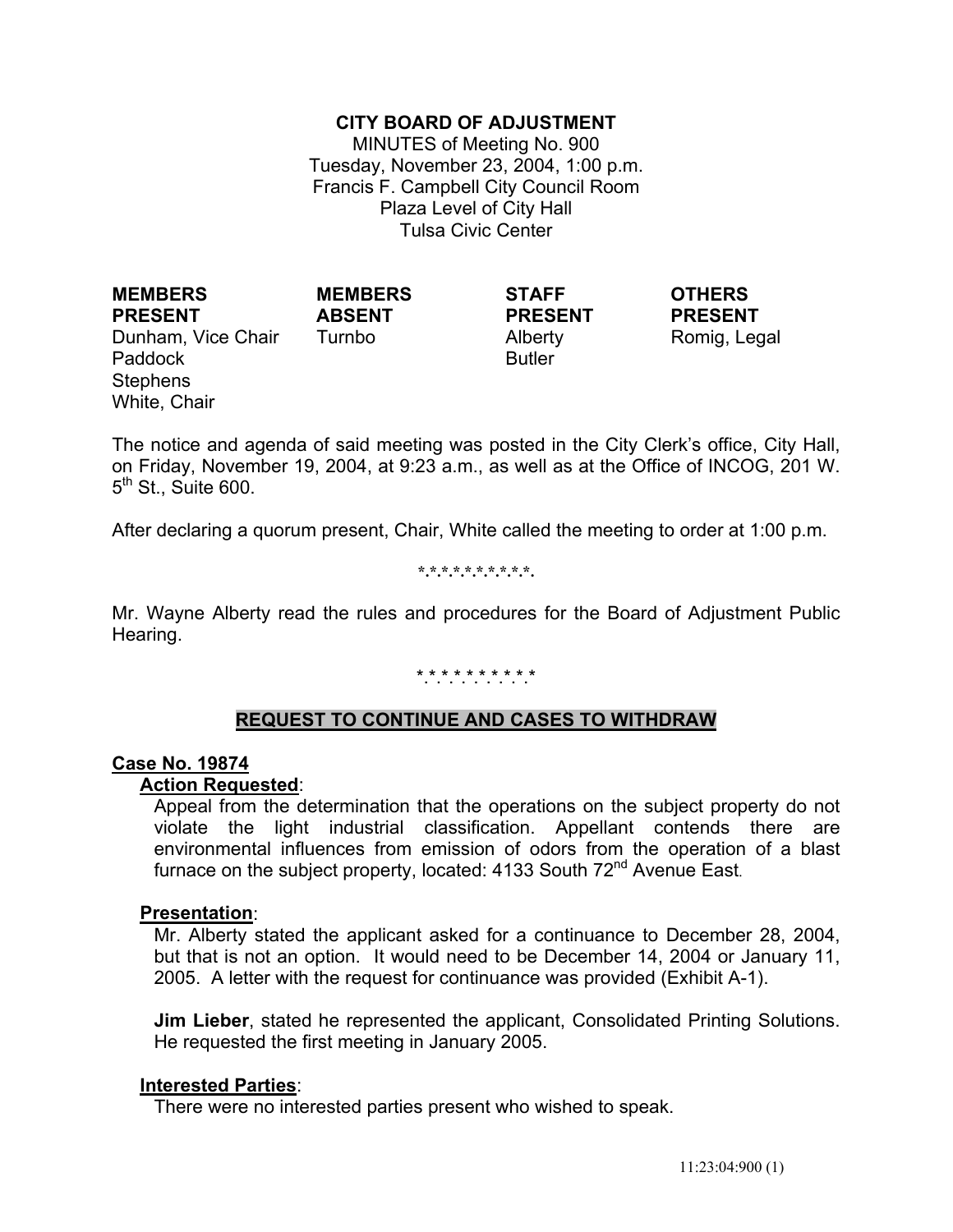## **Board Action**:

 On **Motion** of **Dunham**, the Board voted 4-0-0 (White, Dunham, Stephens, Paddock "aye"; no "nays"; no "abstentions"; Turnbo "absent") to **CONTINUE** Case No. 19874 to the meeting of January 11, 2005, on the following described property:

LTS 13 & 14 BLK 8, KATY FREEWAY INDUSTRIAL PARK ADDN

\*.\*.\*.\*.\*.\*.\*.\*.\*

## **Case No. 19940**

## **Action Requested:**

 Special Exception to vary the height of a bell tower from 52.5 ft to 106 ft, SECTION 208.C.; Variance to vary the building height from 52.5 ft to 64.0 ft, SECTION 403.A., located: 10310 South Sheridan Road.

#### **Presentation:**

 Mr. Alberty informed the Board that the case required new advertising. The applicant was contacted. He recommended continuance to December 14, 2004.

#### **Board Action:**

On **Motion** of **Dunham**, the Board voted 4-0-0 (White, Dunham, Stephens, Paddock "aye"; no "nays"; no "abstentions"; Turnbo "absent") to **CONTINUE** Case No. 19940, to the meeting on December 14, 2004, on the following described property:

 NW NE NE LESS BEG NWC NE NE TH E399 S660.53 W TO PT N TO POB & LESS BEG 746.15W NEC NE NE TH S300 W180 N300 E180 POB SEC 27 18 13, NE NE NE LESS N454 E281 & LESS BEG 281W NEC NE NE TH S295 E14 N APR 52 W APR 189 N103 CRV LF 40.36 NW15.22 CRV RT 40.36 N50 E232 POB SEC 27 18 13, AND LT 1 BLK 1 AND RESERVE A, , SOUTH TULSA BAPTIST CHURCH

\*.\*.\*.\*.\*.\*.\*.\*.\*.\*

## **Case No. 19944**

#### **Action Requested:**

 Variance of average lot width for Lot 1 and Lot 2, Block 1, from the required 75' to 108' in an RS-2 district, located: Southeast Corner of Country Club Drive and Haskell Street.

#### **Presentation:**

 Mr. Alberty stated this case required new advertising and he recommended December 14, 2004.

 **Jeff Beason**, 415 East Independence, stated he was with the Tulsa Housing Authority. They did not have an objection to a continuance.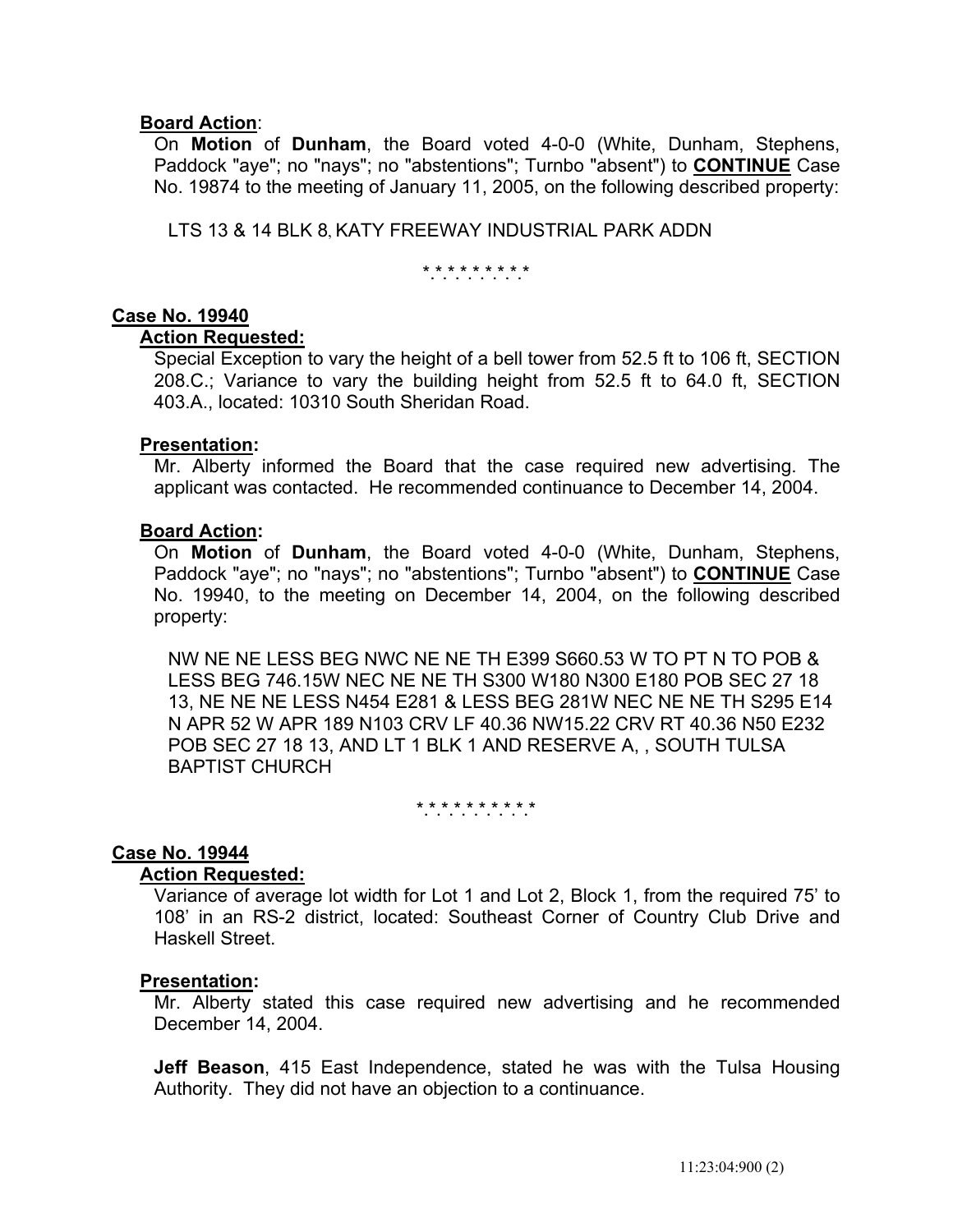## **Board Action:**

 On **Motion** of **Dunham**, the Board voted 4-0-0 (White, Dunham, Stephens, Paddock "aye"; no "nays"; no "abstentions"; Turnbo "absent") to **CONTINUE** Case No. 19944, to the meeting on December 14, 2004, on the following described property:

 A tract of land located in the E/2 of Section 34, T-20-N, R-12-E of the IBM, City of Tulsa, Osage County, State of Oklahoma, being a part of Lots 2, 3, 6 and 7, Block 3, South Osage Hills Addition, according to the recorded plat thereof, more particularly described as follows: Commencing at the Southwest Corner of Osage Duplexes, said point being on the W right-of-way line of Country Club Drive; thence S 89º54'53" E along the S line of said Osage Duplexes for 60.00' to the POB; thence continuing along a S line of said Osage Duplexes on a non-tangent curve to the right with an initial tangent bearing of N 0º05'07" E, a central angle of 90º30'12", a radius of 25.00, and an arc length of 39.49'; thence S 89º24'41" E continuing along a S line of said Osage Duplexes and the S right-of-way of West Haskell Street for 224.19'; thence continuing along a S line of said Osage Duplexes on a curve to the right with central angle of 89º29'48", a radius of 25.00', and an arc length of 39.05'; thence S 0º05'07" W line of said Osage Duplexes, and the W right-of-way of North Osage Drive, for 282.09'; thence N 89º54'18" W along the S line of said Lot 3, Block 3, South Osage Hills Addition, for 149.91'; thence N 0º02'50" E along the W line of said Lot 3, Block 3, South Osage Hills Addition, for 13.50'; thence N 89º51'58" E for 15.98'; thence N 84º19'54" W for 153.96' to a point on the W line of Block 3, South Osage Hills Addition, and also being the E right-of-way line of Country Club Drive; thence along the W line of said Block 3, South Osage Hills Addition, on a non-tangent curve to the left with an initial tangent bearing of N 24º12'19" E, a central angle of 24º07'12", a radius of 514.07', and an arc length of 216.41'; thence N 0º05'07" E for 45.54' to the POB

#### \*.\*.\*.\*.\*.\*.\*.\*.\*.\*

## **NEW APPLICATIONS**

# **Case No. 19937**

#### **Action Requested:**

 Special exception to permit church use in an RM-2 district -- SECTION 401. PRINCIPAL USES PERMITTED IN RESIDENTIAL DISTRICTS; variance of required number of parking spaces from 69 to 50 - SECTION 1205.C. USE UNIT 5. COMMUNITY SERVICES AND SIMILAR USES, Off-Street Parking and Loading Requirements; variance to allow existing church parking in the front yard - SECTION 1205.B.1. USE UNIT 5. COMMUNITY SERVICES AND SIMILAR USES, Included Uses; variance of setback for parking from 50 ft to 6 ft for existing parking - SECTION 1302. SETBACKS; and variance of landscape requirements -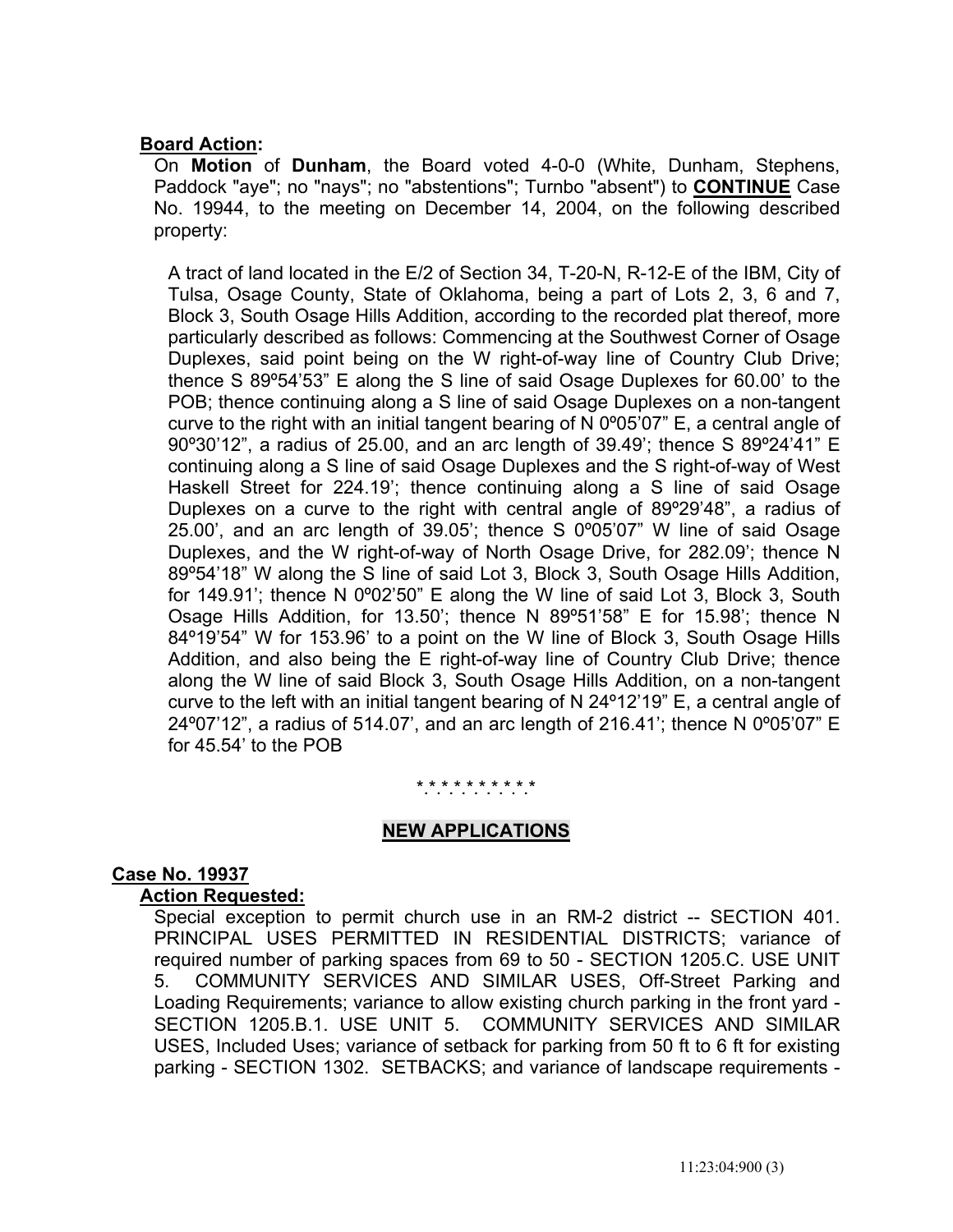SECTION 1002. LANDSCAPE REQUIREMENTS -- Use Unit 5, located: 2645 East  $6<sup>th</sup>$  Street South.

## **Presentation:**

**Fr. George Eber**, stated he represented St. Anthony's Orthodox Church, at 6<sup>th</sup> and Columbia. They proposed to expand the parking.

# **Comments and Questions:**

 Mr. Dunham asked about the plans for the apartment building. He replied it would continue to be apartments until they complete their plans. Mr. Alberty indicated it could continue with the existing use. Mr. Romig was in agreement until such time the use is changed for church use. Mr. White asked if Lot 9 and the N/2 E/2 of Lot 12 were under the church ownership. Fr. Eber responded that they were not, but if given the opportunity they would like to purchase them.

## **Interested Parties:**

**Maria Barnes**, 2252 East 7<sup>th</sup> Street, stated she is the President of the Kendall-Whittier Neighborhood Association. She stated that the applicant has worked with the neighborhood. They are in support of the application.

## **Board Action:**

 On **Motion** of **Dunham**, the Board voted 4-0-0 (White, Dunham, Stephens, Paddock "aye"; no "nays"; no "abstentions"; Turnbo "absent") to **APPROVE** a **Special Exception** to permit church use in an RM-2 district, subject to a tieagreement of all the lots in the legal description; a **Variance** of required number of parking spaces from 69 to 50 for a period of four years, to allow time to complete a master plan to meet the parking requirements; a **Variance** to allow existing church parking in the front yard; a **Variance** of setback for parking from 50 ft. to 6 ft. for existing parking; and a **Variance** of landscape requirements on Lot 17 only, finding this is an existing condition, and that the applicant will complete a master plan for parking and landscaping, on the following described property:

LOT 6, 7, 8, 10, BLK 2, W/2 LOT 11 BLK 2, S/2 E/2 OF LOT 12 BLK 2, LTS 13 THRU 20 BLK2, HIGHLANDS 2ND ADDN, City of Tulsa, Tulsa County, State of Oklahoma

## \*.\*.\*.\*.\*.\*.\*.\*.\*.\*

## **Case No. 19938**

## **Action Requested:**

 Variance of setbacks from center line of E. 21st Street from 80 ft to 50 ft and from the center line of S. Yorktown Ave. from 55 ft to 30 ft, SECTION 603. BULK AND AREA REQUIREMENTS IN THE OFFICE DISTRICTS; and a special exception of the FAR from .34% to .37% for additions to the existing office building, SECTION 603. BULK AND AREA REQUIREMENTS IN THE OFFICE DISTRICTS, located: 2105 East 21<sup>st</sup> Street South.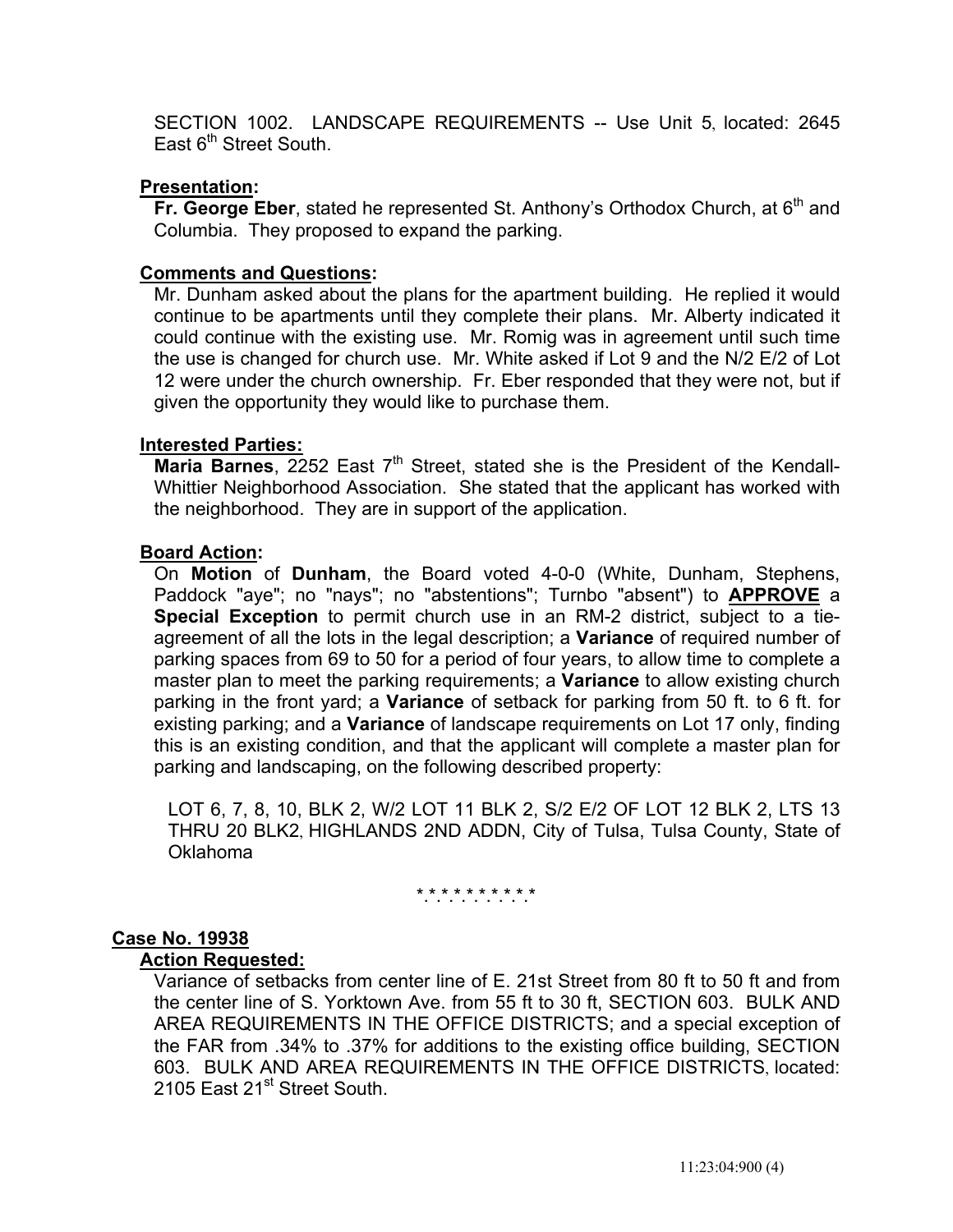# **Presentation:**

 **David Center**, 208 East New Orleans, Broken Arrow, Oklahoma, stated he represented Dr. Greer and his wife Joy. When the structure was built in the 1950's it met setback and right-of-way requirements. Since then,  $21<sup>st</sup>$  Street has widened and it no longer meets right-of-way requirements. They proposed to update the façade, and do remodeling to meet handicapped requirements, and general patient access. This would include enclosing the porches and adding approximately 200 sq. ft. to the east side of the building. A site plan was provided (Exhibit B-1).

# **Comments and Questions:**

 Mr. White asked if the front of the building would extend beyond the face of the existing building. Mr. Center responded that they would add a layer of brick to the front, so it would be a matter of inches. He added they would not be building anything toward Yorktown. Mr. Center stated the building is on Lot 12, zoned OL and Lot 11 is zoned OM. He understood the floor area ratio only applies to Lot 12. Mr. White noted the Board of Adjustment approval in 1992 called for a tie agreement.

# **Interested Parties:**

There were no interested parties present who wished to speak.

# **Board Action:**

On **Motion** of **Dunham**, the Board voted 4-0-0 (White, Dunham, Stephens, Paddock "aye"; no "nays"; no "abstentions"; Turnbo "absent") to **APPROVE** a **Variance** of setbacks from center line of East 21<sup>st</sup> Street from 80 ft. to 50 ft. and from the center line of S. Yorktown Ave. from 55 ft. to 30 ft., finding this is an existing condition and the existing setback is essentially unchanged; and a **Special Exception** of the FAR from .34% to .37% for additions to the existing office building, per plan, subject to a tie agreement of the two lots making the FAR ratio well below the requirement, finding it would not be detrimental to the neighborhood, on the following described property:

LT 11 & LT 12, BLK 10, WOODWARD PARK ADDN, City of Tulsa, Tulsa County, State of Oklahoma

#### **\*.\*.\*.\*.\*.\*.\*.\*.\*.\*.**

## **Case No. 19939**

## **Action Requested:**

 Variance of required 300 foot spacing between Adult Entertainment Establishments to permit a night club in a CS district -- SECTION 1212a.C.3.c -- Use Unit 12a, located: 8140 East 27<sup>th</sup> Street.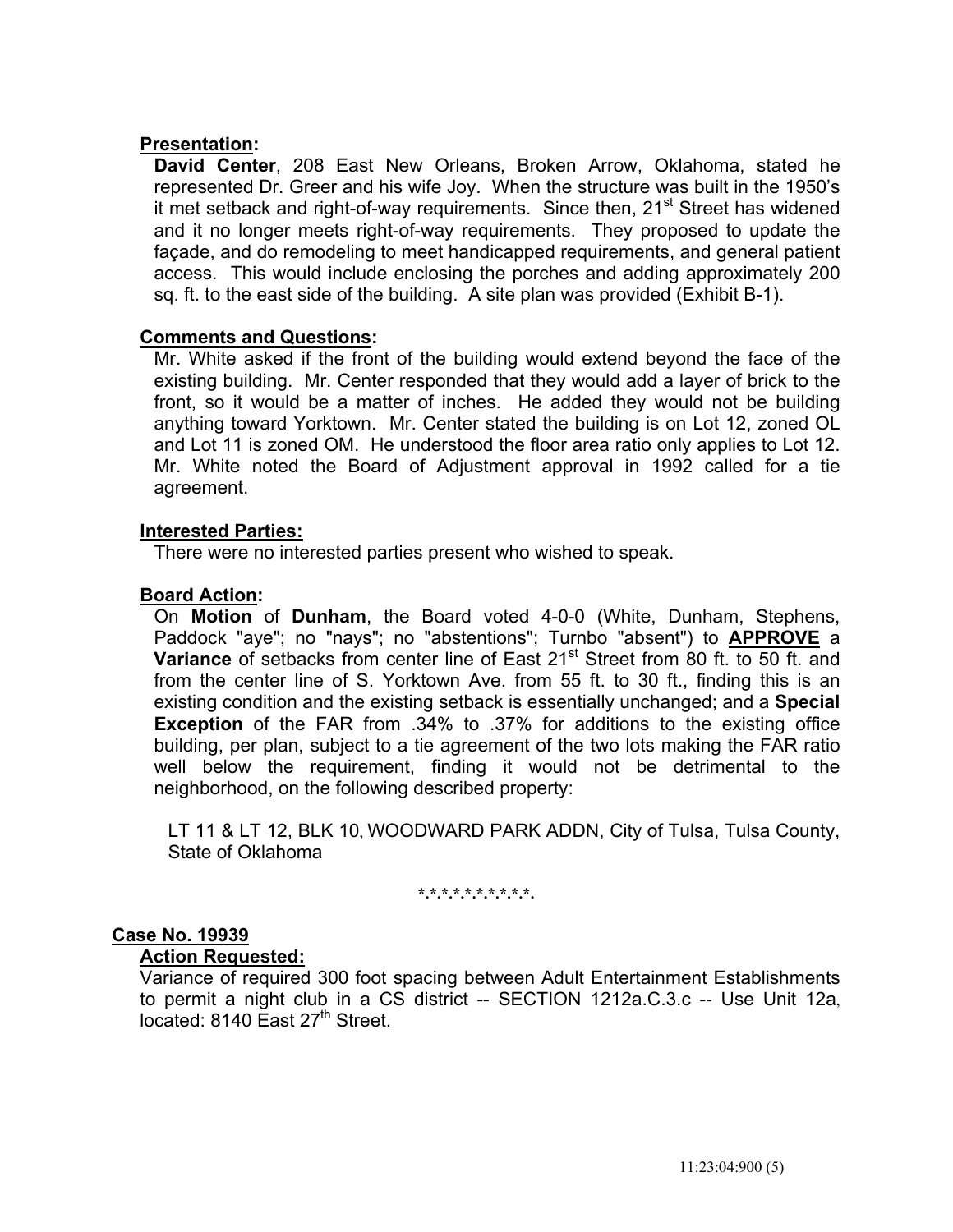# **Presentation:**

 **Sandra Gomez**, stated she owns Red Neck Country in Catoosa, Oklahoma. She also owns Red Neck Kid Productions, which promotes and produces country music. Ms. Gomez proposed to open their club on the subject property.

## **Comments and Questions:**

 Mr. Dunham asked the distance of the other adult entertainment business from this one. Ms. Gomez did not have that measurement. Mr. White asked for the hardship. She was not able to provide a hardship.

# **Interested Parties:**

 **Frank Edwards,** stated he is the owner of the subject property. He explained that Ms. Gomez is transferring her liquor license for this business, which would be a dance hall. He believed it to be an optimal use for the property. Mr. Edwards pointed out if the night club does not open until 6:00 p.m., the office next door would be closed, and it would be compatible with the other businesses operating at that hour.

 **Jack Wright**, stated he is with American Southwest Properties, and they own the property to the south of the subject property. He did not think it was an appropriate location because of the proximity to the club on his property, the low budget motels and a criminal element in the area. They objected to a variance for this business.

Mr. White noted two letters of objection to the application, one from Mr. Wright and one from Councilor Roop (Exhibits C-1 and C-2).

# **Applicant's Rebuttal**:

 Ms. Gomez explained there is no sexually oriented entertainment in her club. Mr. Dunham reminded her that she needs to state a hardship and explained what that means. Mr. Stephens encouraged the applicant to consider a restaurant license instead. Mr. Dunham informed her of the right to put in a restaurant without relief but not a club.

## **Board Action:**

On **Motion** of **Dunham**, the Board voted 4-0-0 (White, Dunham, Stephens, Paddock "aye"; no "nays"; no "abstentions"; Turnbo "absent") to **DENY** a **Variance** of required 300 foot spacing between Adult Entertainment Establishments to permit a night club in a CS district, for lack of a hardship, on the following described property:

N150 E50 LT 1, ALL LT 2&3, BLK 2, TRI CENTER, City of Tulsa, Tulsa County, State of Oklahoma

**\*.\*.\*.\*.\*.\*.\*.\*.\*.\*.**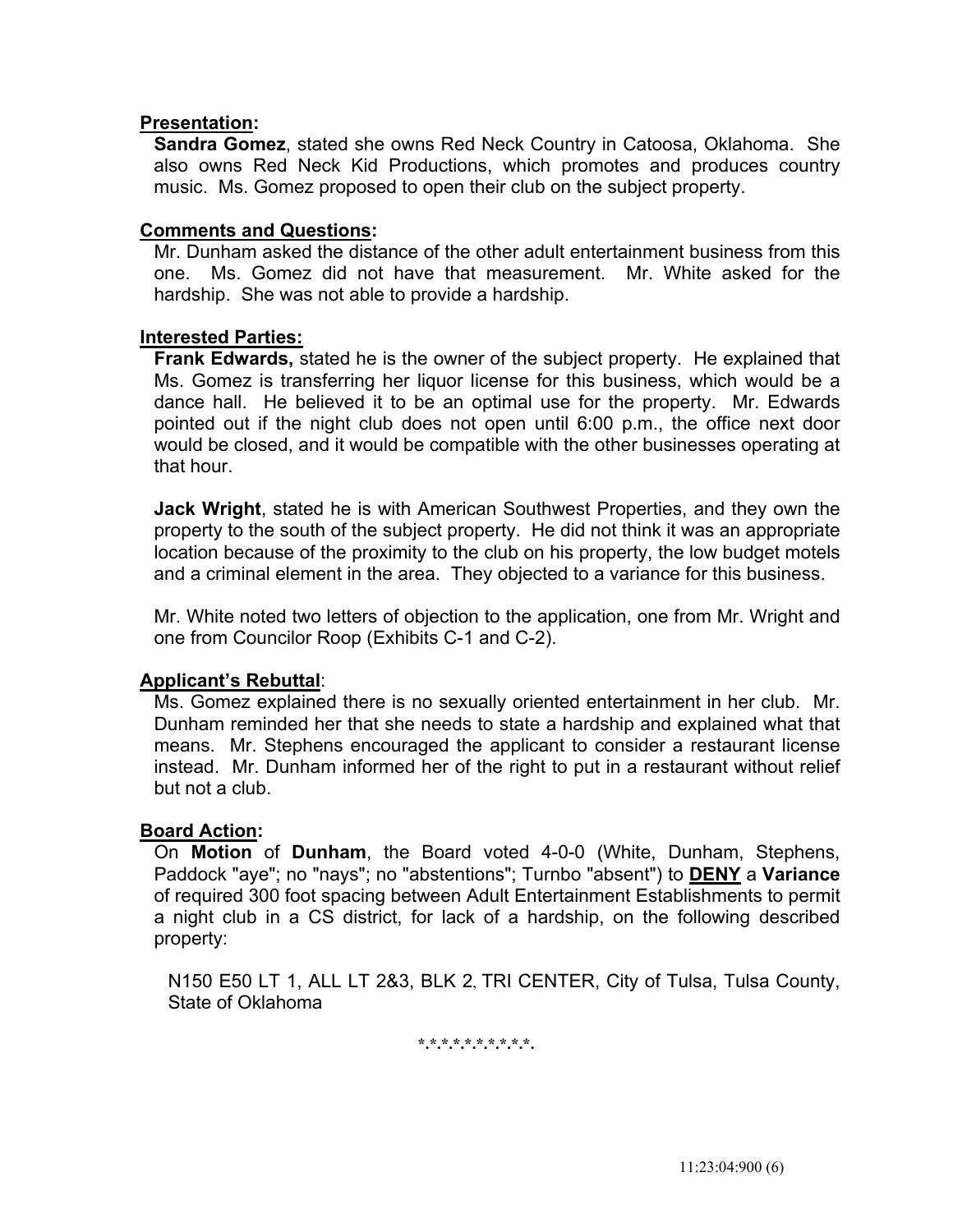# **Case No. 19941**

# **Action Requested:**

 Special exception to allow indoor only automobile sales in a CS District, SECTION 701. PRINCIPAL USES PERMITTED IN COMMERCIAL DISTRICTS -- Use Unit 17 710 South Lewis Avenue East.

# **Presentation:**

 **Paul Prather**, 525 South Main, Suite 1000, stated he represented LFP Wholesale Automobiles, LLC. He submitted photographs (Exhibit D-1). He described the physical aspects of the long building on a long, narrow lot. This request is for indoor sales only of automobiles. There would be no autos stored outside, no open storage, no open display, and no sale signs on vehicles outside. He submitted a list of previous actions (Exhibit D-2), which he reviewed for the Board. He pointed out that it was previously used for the sale of auto accessories. He stated there are two large garage style doors on either end of the building, and a heavy brick wall across the back length of the building. The full length of the front of the building has a display window. He listed the types of businesses that are allowed by right at this location. They plan to paint it a neutral color and have one sign only. The applicant offered a list of conditions for: hours of operation 9:00 a.m. to 8:00 p.m., Monday through Saturday, no outdoor sales, no outside storage, and one sign as allowed (Exhibit D-3). He mentioned that in the Kendall-Whittier Task Force meeting there were no complaints regarding this application.

## **Comments and Questions:**

 Mr. Dunham asked if he tried to meet with the Kendall-Whittier Neighborhood Association. He replied that he did not contact them but they had not contacted him either.

## **Interested Parties:**

**Maria Barnes**, 2252 East 7<sup>th</sup> Street, stated she is the President of the Kendall-Whittier Neighborhood Association. She noted that this type of a business has been denied several times because it is not appropriate for the neighborhood. The cars are delivered on semi-trucks and there is no place for them to park and unload. The Master Plan calls for a green space on this property with special lighting and benches. Mr. Dunham remembered the district court approved the appeal for the use of the south half of the building. Ms. Barnes responded that it is still in use. Mr. Dunham stated that it would be up to the owner of the property as to the removal of the building for a green space. The point is the lack of parking space for any use of this building. Ms. Barnes stated they would be willing to discuss it further with Mr. Prather.

## **Applicant's Rebuttal**:

Mr. Prather suggested approval for the use on a temporary basis.

 Mr. White asked if there was a survey to determine the dimensions for parking. Mr. Prather replied that he has not seen a survey but he would supply one at the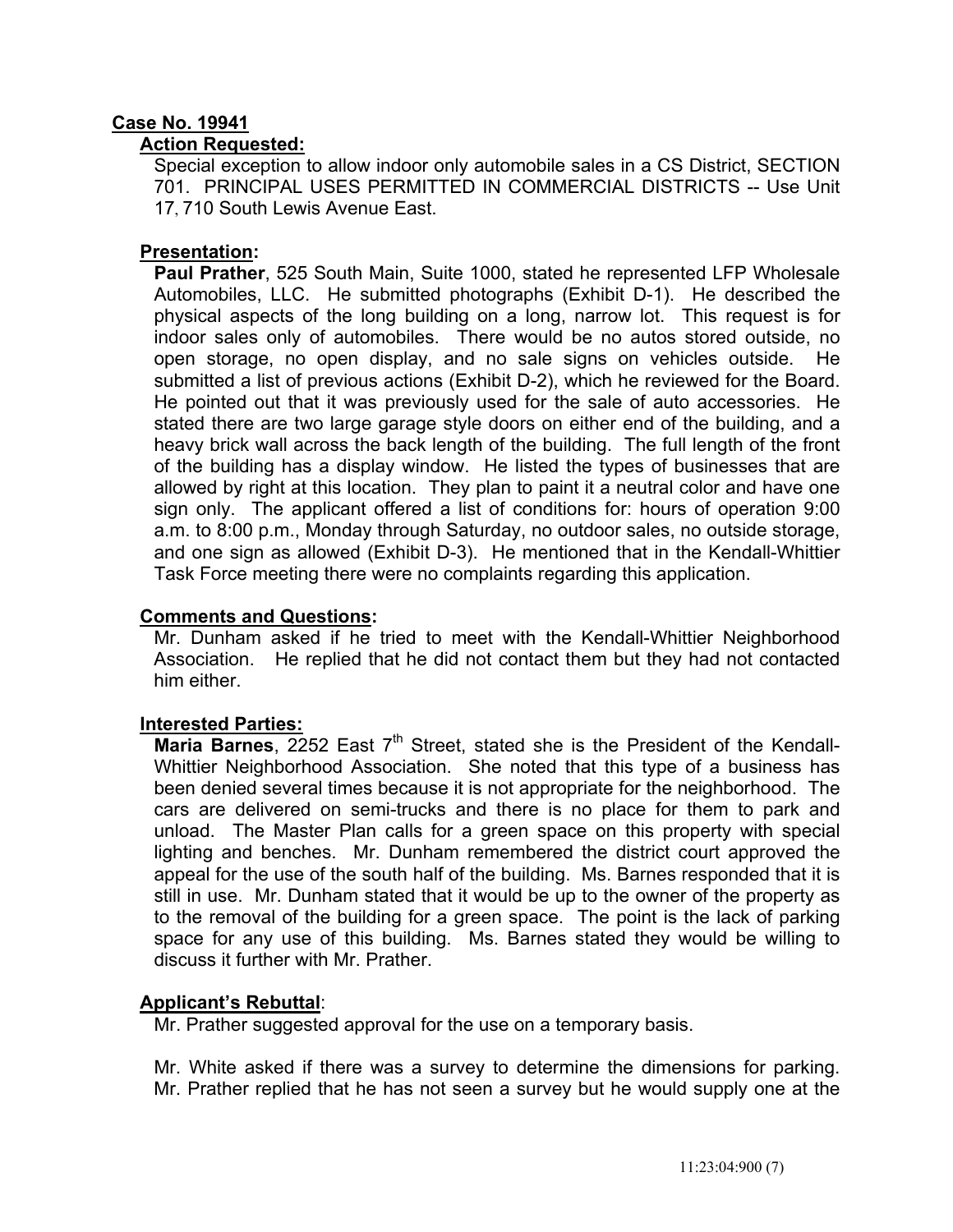request of the Board. He added that the applicant was willing to stay within the codes. He did not anticipate loads of cars being delivered by semi-trucks, but transported one at a time. They would be open to a condition for delivery on only certain days of the week. Mr. Paddock noted the building appeared to be filled with automobiles. If this was approved he asked how the use of the building would change. Mr. Prather replied the use previously was for auto alarms, but the tenant has left. He added that he had the cars placed to show the Board how it would appear, but the building is not being used for business.

Board discussion ensued.

# **Board Action:**

 **Motion** of **Dunham**, the Board voted 4-0-0 (White, Dunham, Stephens, Paddock "aye"; no "nays"; no "abstentions"; Turnbo "absent") to **CONTINUE** Case No. 19941 to the meeting on December 14, 2004, to allow the applicant and interested parties to discuss the issues, on the following described property:

LT 1, BLK 6, HILLCREST ADDN

**\*.\*.\*.\*.\*.\*.\*.\*.\*.\*.\*.** 

# **Mr. Paddock out at 2:20 p.m.**

# **Case No. 19943**

# **Action Requested:**

 Special Exception to permit a public elementary school in an OL district, located: 1/2 mi S and 1/4 mi W of S 145 E Av and E 41 St.

## **Mr. Paddock returned at 2:22 p.m.**

## **Mr. White out at 2:22 p.m.**

## **Presentation:**

 **Charles Norman**, 2900 Mid-Continent Tower, stated he represented the Union Public Schools District. He introduced Dr. Cathy Burton, the Superintendent of Schools, Jerrod Mendenhall, the Assistant Superintendent for Special Services, and Michelle Bergin, the Director of Construction Management for the school district. The school district occupies about 28 square miles. It is one of the more rapidly growing districts in the area and well supported by the patrons.

## **Mr. White returned at 2:24 p.m.**

 This would be the twelfth elementary school within the Union District. The population continues to grow and this would allow them to reallocate the elementary student population in the area and provide for all-day kindergarten, which will be mandated in the year 2006. This application is for the west forty acres of the 79.7 acre property as reflected in the legal advertisement. The Quik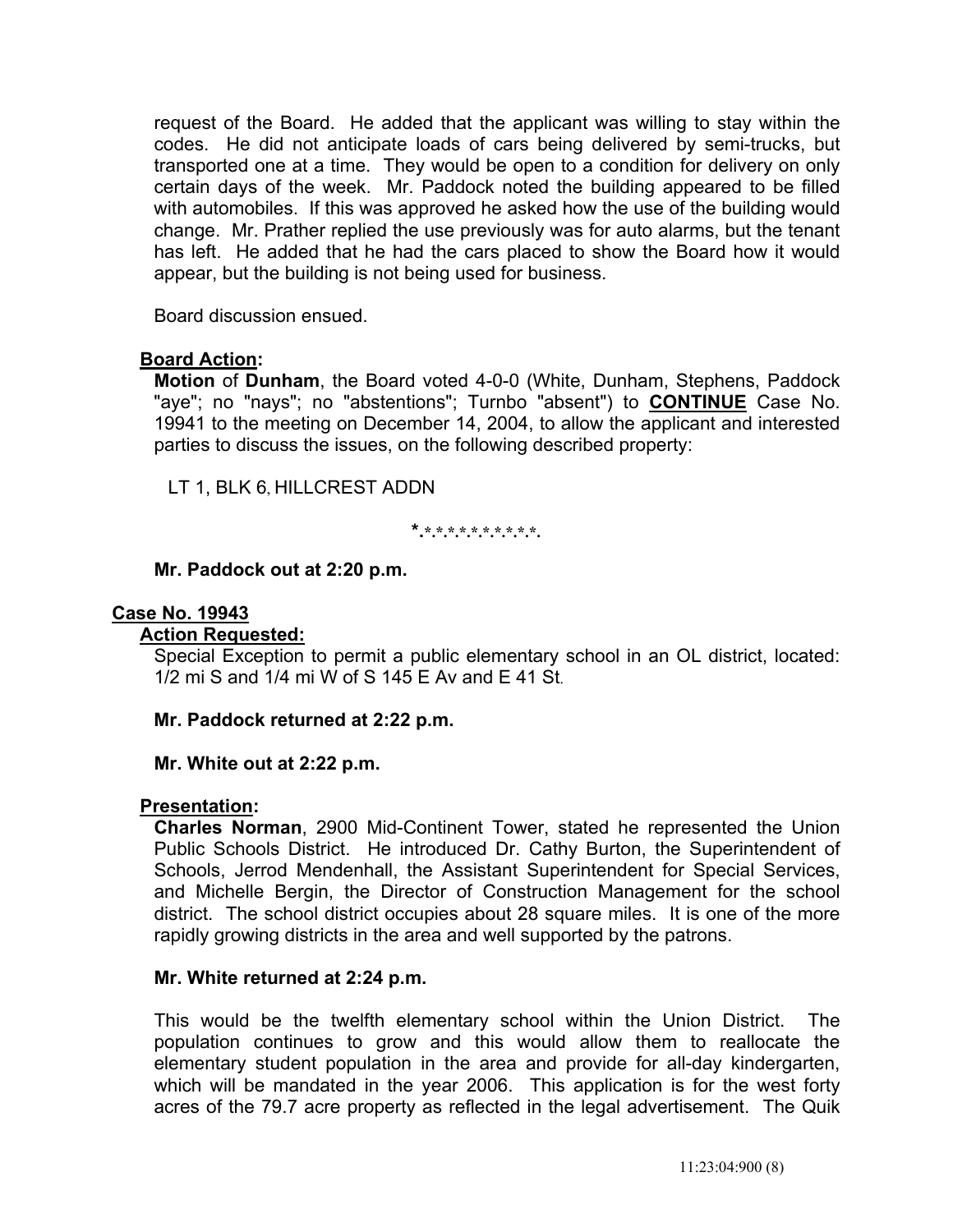Trip Headquarters in a Planned Unit Development is to the west, a drainage basin is on the south, the Quail Ridge neighborhood is to the northwest, and the Crystal Creek plat has been approved for over one hundred single-family lots to the south. He pointed out the only existing access is from 129<sup>th</sup> East Avenue over East  $45<sup>th</sup>$ Street, which is a collector street with a 36' wide paving section. The north/south connection is 135<sup>th</sup> East Avenue 60' of right-of-way and 36' wide paving. Quik Trip has agreed to donate a parcel of land about 80' x 210' at the northeast corner of their property in PUD-635 to permit an extension of the collector street. He showed that the topography to the south would prohibit access. The applicant discussed plans with the Quail Ridge Neighborhood Association and they have agreed to purchase a 75' strip from the Mayo's east of the school property. They will build a construction access road to 145<sup>th</sup> Street. They have planned a relocation of the school buildings further to the south after discussion with the Technical Advisory Committee and the neighborhood. He pointed out a separate drive for buses to load and unload students. They have considered the traffic patterns, hours of heaviest traffic volume and the impact to the neighborhood.

# **Comments and Questions:**

 Mr. White verified with Mr. Norman that the application was only for the west half of the 79 acres. Mr. White asked for the time frame of construction for the paved street. Mr. Norman replied it would be ready for the opening of the school, and the construction access would be open temporarily.

## **Interested Parties:**

**Jo Ann McKeel, 4533 South 135<sup>th</sup> East Avenue, submitted a map (Exhibit D-6) for** illustration. She expressed concern for traffic on  $135<sup>th</sup>$  Street, stating it would have a detrimental affect on the neighborhood. She pointed out that  $135<sup>th</sup>$  Street is short and stubbed at  $46<sup>th</sup>$  Street. The school district plans to open 135<sup>th</sup> Street to dead end onto the school property. She stated that for every 100 parents delivering students it would add 400 vehicles to their street each day, not including the employees at the school, delivery trucks and the proposed ten buses. She felt it would devastate the livability of the neighborhood and the safety on their streets. They appreciate the changes the school has made for traffic in consideration for the neighborhood. She added that the school district has no plans for a second access. She opposed the application for these reasons.

## **Mr. Stephens out at 2:43 p.m.**

**Ronald Miller**, 4527 South 135<sup>th</sup> East Avenue, stated the AG district to the north has been pointed out as a future development. He informed the Board that the owner of that property has no plans to develop the property. He was concerned about the use of ballfields and lighting. He pointed out the stub street is not 36' wide, and the access from Quik Trip property would require a sharp left turn. He added comments in agreement with previous statements of concern.

## **Mr. Stephens returned at 2:45 p.m.**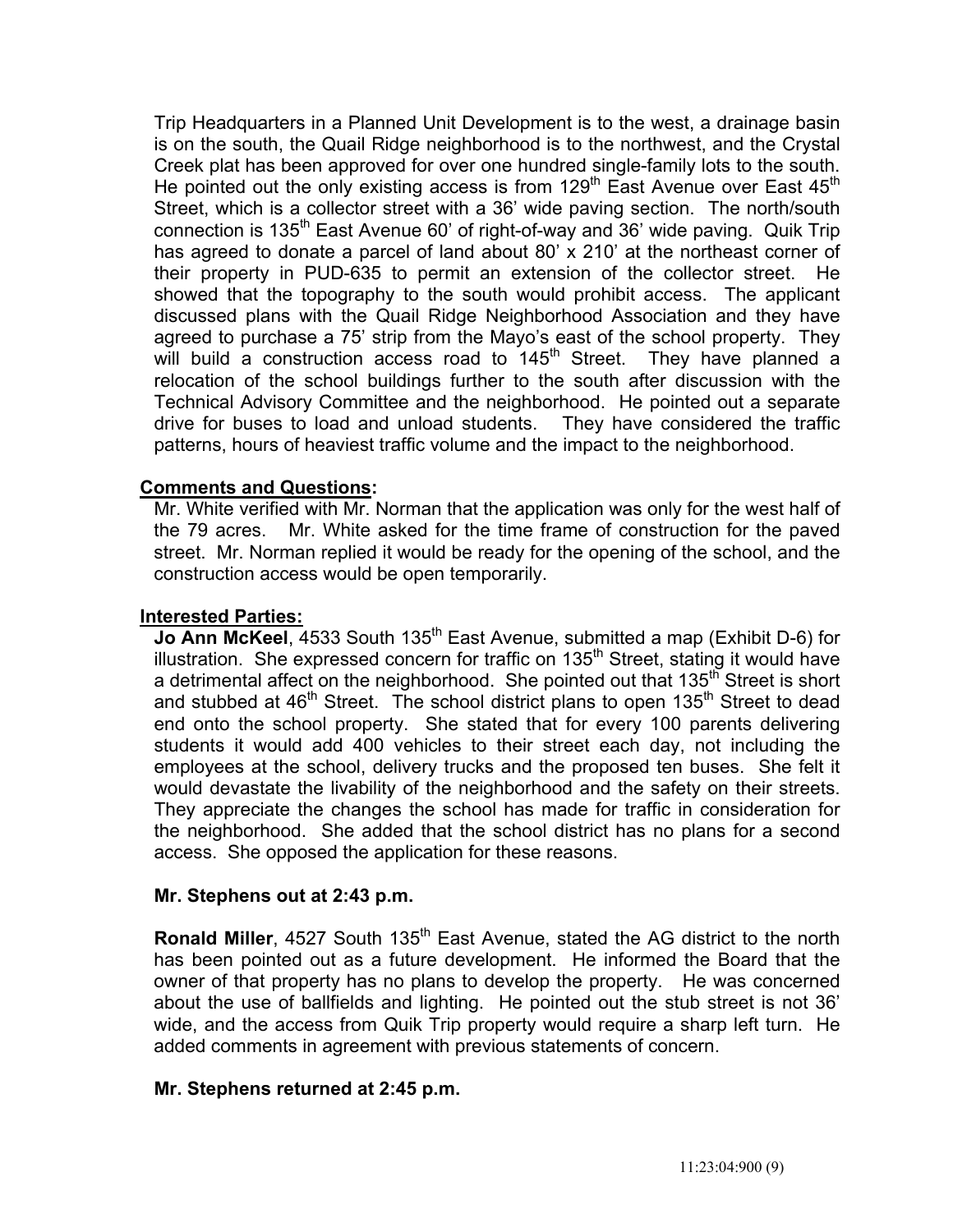**Billie Stafford**, 12905 East 45<sup>th</sup>, stated she lives at the corner of 129<sup>th</sup> and 46<sup>th</sup> Street. She also expressed concerns regarding the traffic.

Laura Atherton, 13261 East 46<sup>th</sup> Street stated concerns for traffic and safety.

# **Mr. Dunham out at 2:49 p.m.**

Patrick Kuykendal, 4511 South 42<sup>nd</sup> East Avenue, stated traffic concerns. He questioned what would be done on the rest of the property.

# **Mr. Dunham returned at 2:53 p.m.**

A list of interested parties present at this meeting was added to the exhibits (Exhibit E-1).

# **Applicant's Rebuttal**:

 Mr. Norman was assured that the school district was very safety conscious. He informed the Board that the applicant and some of the interested parties met with Fred Calkins, the Assistant Fire Marshall. Mr. Calkins assured them there was not a safety problem having a single point of access. The school building itself would be constructed with the highest standards of safety codes. They did not consider the streets to be inadequate for emergencies. According to Daryl French the design capacity for a collector street is 3,000 trips per day, and the average is about 1,500 trips per day. The use would be well below the capacity. Mr. Norman referred to the concern over development of the rest of the property. He explained to the Board that the terrain was very rough with a lot of rock coming out of the ground. There would probably never be another use but it would have to come before the Board for an amended site plan. If the future playing fields were to be developed, there would be no lights for night time use. The district has been criticized for not planning ahead but this is a project in which they are planning ahead. The planning team, including the architectural and engineering consultants, have considered all of these concerns.

# **Comments and Questions**:

Mr. Paddock asked Mr. Norman for the process that Union Public Schools used to reallocate the budget to fund construction of a permanent road. Mr. Norman replied that he was describing the reallocation of students not so much economic resources. Mr. Paddock asked if they considered ways to manage the funds so the permanent road could be built and then add other things to the school later. Mr. Norman stated that the school districts have never been asked to construct offsite road improvements. In this case, the only way to gain access to an existing street was to do this temporary street. This road would have an all-weather surface. Mr. White asked if the construction road would possibly be used in the future for any form of access. Mr. Norman replied that the preliminary plat that was filed includes the two panhandles, the one to the west and one to  $145<sup>th</sup>$  Street as part of a one block, one lot subdivision.